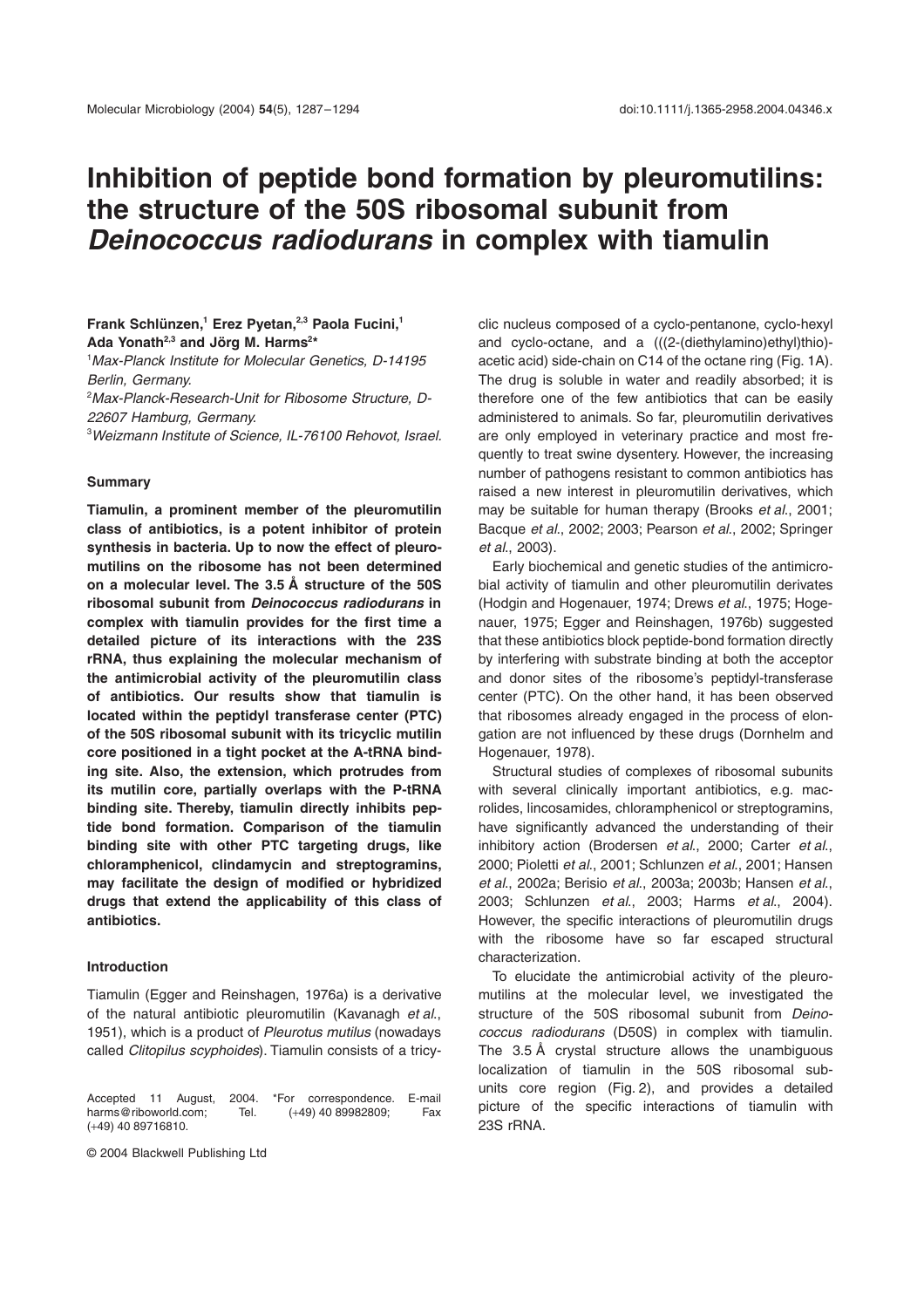

## **Results**

Complexes of D50S with tiamulin were obtained by soaking native crystals in solutions containing tiamulin (see *Experimental procedures* for details). The crystals diffracted up to 3.3 Å, yielding sufficiently complete data to a resolution of 3.5 Å (see Table 1). The resulting electron **Fig. 1.** Interactions of tiamulin with 23S rRNA.

A. 2D sketch of the chemical structure of tiamulin. The hydrogen bonds towards the 23S rRNA nucleotides are indicated, for *E. coli* (numbering in green) and for *D. radiodurans* (in red). The structural differences for pleuromutilin, mutilin and valnemulin are shown in a box for comparison.

B. Overview of the 23S rRNA nucleotides involved in tiamulin binding in comparison to those indicated by various biochemical and genetic experiments. The sequence itself corresponds to 23S rRNA of *D. radiodurans*. All other images use numbering according to *E. coli*. C. A view down the ribosomal exit tunnel of the D50S ribosomal subunit. Tiamulin is marked in orange, its 23S rRNA binding partners in dark blue and ribosomal protein L3 is shown as a green surface model.

density map was determining the drug's conformation and binding site within the large ribosomal subunit.

Tiamulin binds to the 23S rRNA through an extensive network of hydrophobic interactions involving exclusively nucleotides of domain V (namely G2061, A2062, C2063, A2451, C2452, A2503, U2504, G2505, U2506, U2585 and C2586) and through hydrogen bonds to G2061 and U2585 (Figs 1B and 2) (nucleotides are numbered according to the *Escherichia coli* 23S rRNA sequence throughout the text). The tricyclic nucleus of tiamulin is located inside a cavity confined by residues G2061, A2451, C2452, A2503, U2504, G2505, U2506 (Fig. 2B). It overlaps the position of A-site tRNA substrates, and is therefore expected to hamper A-site tRNA binding at the amino acid CCA-end (Fig. 3A and B). The cyclo-pentanone interacts with A2451 and C2452, whereas its keto group lies in close proximity to A2503 sugar. The cyclohexyl and its methyl at C6 interacts with A2451 and U2506 (Figs 1A and 2D). The cyclo-octane is not involved in significant interactions with 23S rRNA, whereas the methyls on positions C10, C12 and C15 and the ethyl group at C12 share hydrophobic interactions with G2061, C2063, A2451, A2503, U2504, G2505 and C2586. The only hydroxyl group of the molecule (on C11) offers a

**Table 1.** Crystal parameters and statistics of data collection and refinement.

| Crystal information          |                                         |
|------------------------------|-----------------------------------------|
| Space group                  | 1222                                    |
| Unit cell parameters (A)     | $a = 168.7$ , $b = 405.0$ , $c = 693.0$ |
| Diffraction data statistics  |                                         |
| X-ray source/energy          | ID29, ESRF, 13.7keV                     |
|                              | ID19, SBC/APS, 12.0keV                  |
| Crystal oscillation          | $0.1^\circ$                             |
| Resolution (Å)               | $30 - 3.5(3.56 - 3.5)$                  |
| Completeness (%)             | 88.3 (76.7)                             |
| Rsym(%)                      | 14.3 (34.1)                             |
| $I/\sigma(I)$                | 6.3(1.8)                                |
| No. of reflections measured  | 1.658.726                               |
| No. of unique reflections    | 258.817                                 |
| <b>Refinement statistics</b> |                                         |
| R factor $(\%)$              | 28.8                                    |
| R free $(\%)$                | 35.9                                    |
| Bond distances rms (Å)       | 0.009                                   |
| Bond angles rms              | 1.33°                                   |
|                              |                                         |

© 2004 Blackwell Publishing Ltd, *Molecular Microbiology*, **54**, 1287–1294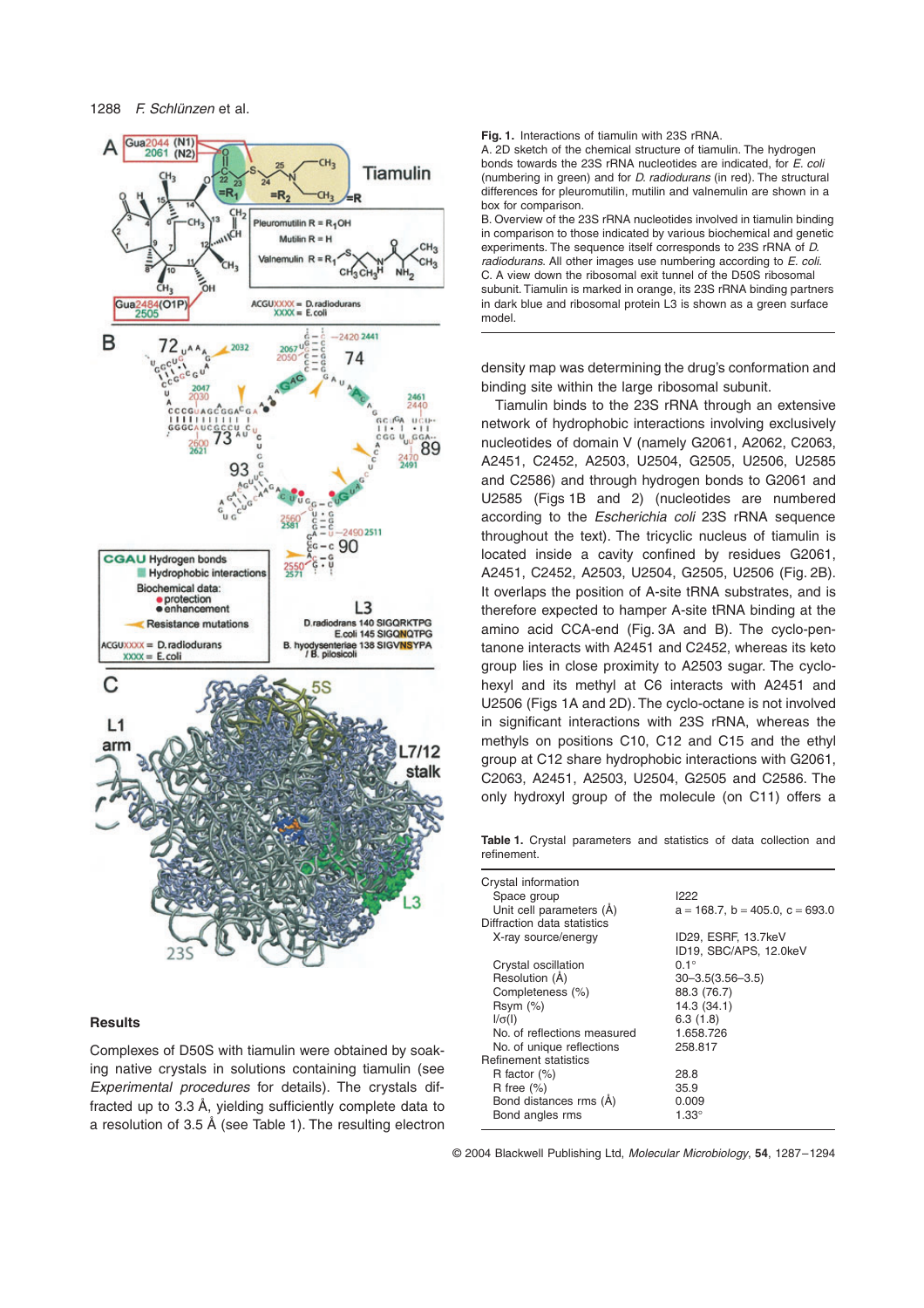

**Fig. 2.** Structure of tiamulin within the PTC.

A. Tiamulin (orange) is located in the PTC above the entrance to the ribosomal exit tunnel. 23S rRNA binding partners (various blues and purple), other rRNA nucleotides (grey) and ribosomal proteins (gold) are shown as surface representations. Ribosomal protein L3 is shown as green chain, whereas the two amino acids involved in resistance mutations are colored yellow.

B. The tricyclic nucleus of tiamulin (bones and transparent surface, orange) inside the rRNA cavity built of nucleotides G2061, A2451, C2452, A2503, U2504, G2505 and U2506 (colors as in A).

C. Stereo view of the electron density representing tiamulin. The compound has been omitted during calculation of the sigma weighted difference map; contouring is at 1.5 $\sigma$ .

D. Stereo view of the local environment of tiamulin (orange). Nucleotides involved in hydrogen bonds and hydrophobic interactions are colored in silver-blue and white respectively. Hydrogen bonds are shown as dotted green lines. For clarity nucleotides not involved in binding have been omitted.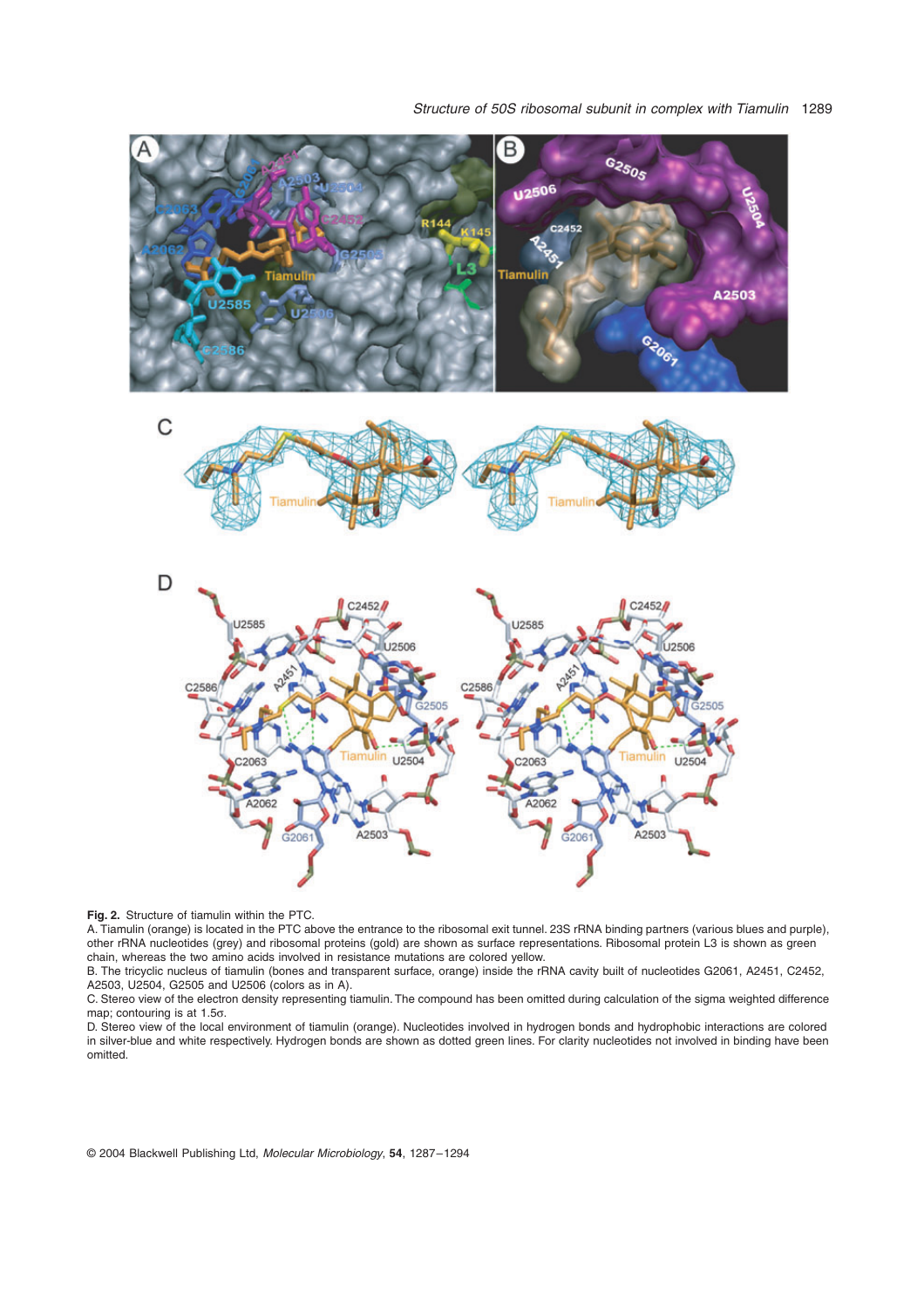

**Fig. 3.** Comparison of antibiotic binding sites within the PTC.

A. Structures have been aligned and overlaid to visualize the relative orientations of different classes of antibiotics and substrates in comparison to tiamulin: clindamycin (PDB entry 1JZX), erythromycin (1JZY), chloramphenicol (1K01), dalfopristin (1SM1), quinupristin (1SM1) and CC-Puromycin molecules as A- (A-CCPuro) and P-site (P-CCPuro) substrates. CC-Puromycin coordinates were taken from (Bashan *et al*., 2003) (1NJO). The right image shows a 90 degrees rotated orientation.

B. For a better visualization of the antibiotic action of tiamulin only the drugs A-CCPuro and P-CCPuro are shown in two orthogonal views.

C. Overlap of tiamulin with clindamycin. The left image shows a slightly rotated orientation relative to the view in (A); the right image is rotated by 90 degrees. The C12 position on the octane-ring of tiamulin is marked as a green ball.

D. Overlaid structures of dalfopristin and tiamulin. rRNA nucleotides obstructing the view have been omitted for clarity.

E. Comparison of native D50S (1NKW) and the tiamulin bound conformations.

hydrogen binding partner to O1P of G2505 and thus stabilizes the positioning of the tricyclic nucleus inside the cavity.

Based on tiamulin interactions with 23S rRNA, G2061 appears to be crucial for tiamulin binding: G2061 contributes to hydrophobic contacts with several side groups of the cyclo-octane of the nucleus. Moreover, it offers three hydrogen bonds altogether: between N1 or N2 of the purine and the keto on C22; and between N2 and the sulphur atom of the chain extruding from C14 of the mutilin core (Fig. 2D). This extension enhances the interactions of tiamulin with 23S rRNA through a hydrogen bond with C2063 contributed by the sulphur atom and a number of hydrophobic interactions with A2062, U2585 and C2586.

Hence, it overlaps the position of P-site tRNA substrates (Fig. 3B).

Binding of tiamulin to the 50S subunit induces only a few local shifts in the 23S rRNA nucleotides (Fig. 3E), leaving the conformation of the individual bases largely unaffected. The most significant displacements are observed for G2505 ( $\approx$ 3 Å) and A2062 ( $\approx$ 2 Å), which transmit to their neighbouring nucleotides. These regions of 23S rRNA, 2503–2506 and 2061–2063, are precisely defining the binding pocket for the mutilin core of tiamulin. Modifications of these nucleotides or just suppression of the conformational changes induced by tiamulin must therefore severely reduce pleuromutilin susceptibility. The importance of 2061–2063 for the proper positioning and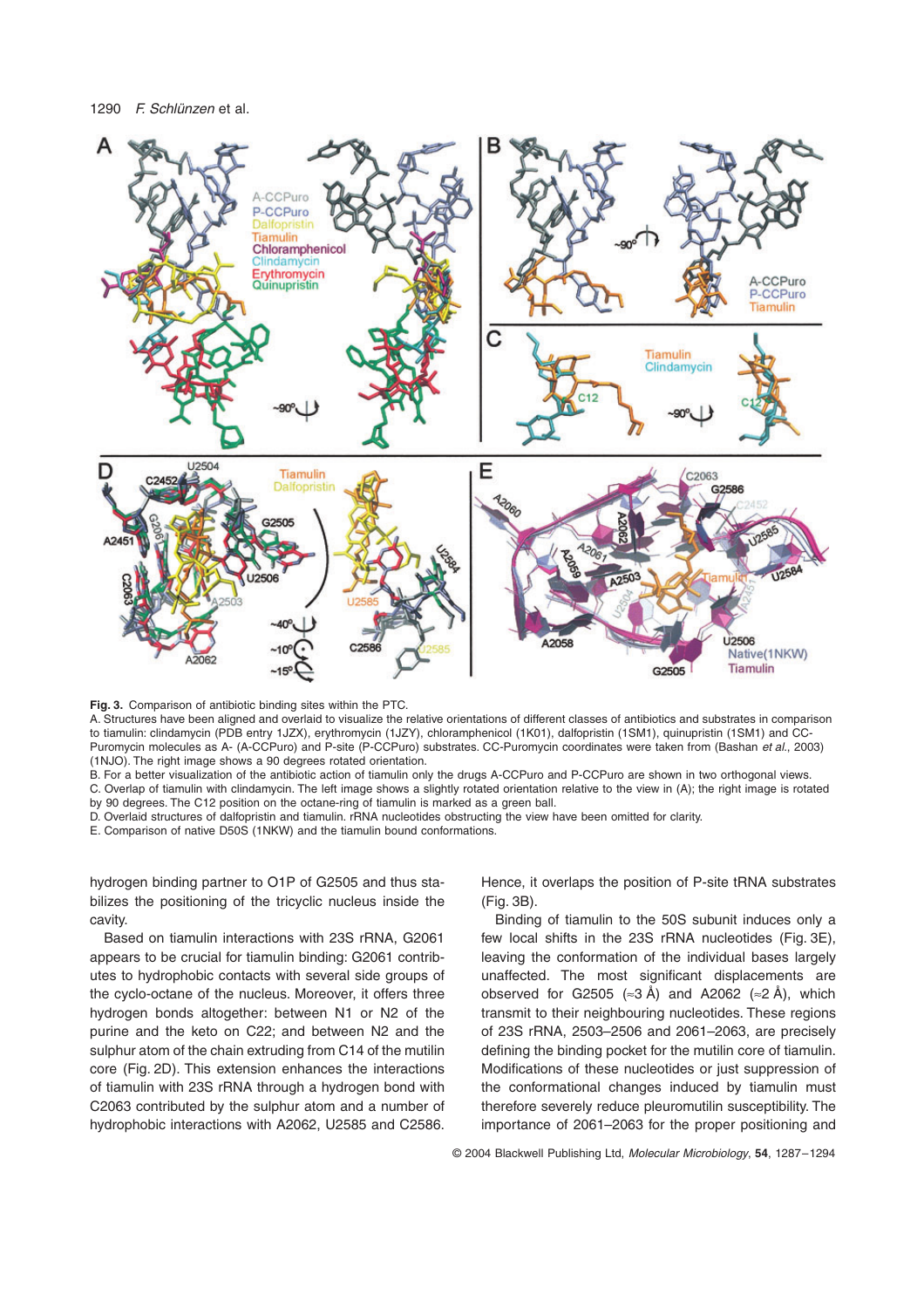stable binding of the pleuromutilin antibiotics in the PTC is further emphasized by the fact that mutilins lacking the C22-keto group do not exhibit antimicrobial activity (Egger and Reinshagen, 1976a).

## **Discussion**

#### *Tiamulin interacts with 23S rRNA*

The crystallographic results presented here are well supported by previously published biochemical and genetic data. It has been shown that a number of rRNA bases: A2058, A2059, G2505, U2506 and U2585 within the PTC alter their reactivity to chemical probes in the presence of tiamulin or valnemulin (Poulsen *et al*., 2001). Most of these nucleotides were found to be directly involved in tiamulin binding (Fig. 1B). The reactivity of A2058–2059 is slightly enhanced in the presence of tiamulin and valnemulin, as is in the presence of dalfopristin, a streptogramin A antibiotic (Porse and Garrett, 1999). It is noteworthy that both compounds induce a similar shift of A2058 (Harms *et al*., 2004), which might explain the alteration of the reactivity of this base. A2058 is known to be essential for the binding of macrolides, streptogramins B and lincosamides (MLS<sub>B</sub>) (Sigmund *et al.*, 1984; Courvalin *et al*., 1985), and it seems that the small shift of A2058 induced by tiamulin binding should not disrupt contacts of the 23S RNA with macrolides like erythromycin. This agrees with the observation that tiamulin and erythromycin can bind concurrently (Poulsen *et al*., 2001).

The extension from the mutilin core is clearly responsible for the previously reported protection of U2506 and U2585 against DMS probing (Poulsen *et al*., 2001), as illustrated in (Fig. 1B). The authors further reported a similar but stronger protection of U2585 by valnemulin. This can be explained by the addition of two methyls at valnemulin's C23 (Fig. 1), which restricts the space available around U2585. Poulsen and coworkers have also observed that U2584 is less accessible to CMTC in the presence of both drugs. The present structure shows no involvement of U2584 in tiamulin binding, suggesting that its effect must be indirect. However, the binding of tiamulin to U2506, U2585 and G2586 rigidifies the local conformation and reduces the space between U2584 and the tunnel (Fig. 3E) which can account for the change in accessibility.

Pringle and coworkers (Pringle *et al*., 2004) characterized tiamulin resistant mutants in *Brachyspira* spp. isolates. Interestingly, all the mutations cluster around U2504, and because nucleotides 2503–2506 are actively involved in tiamulin binding, these results are in good agreement with the structural data. Nucleotides 2503– 2505 partially define the binding pocket for the mutilin core of tiamulin. Any alterations within this region, particularly

© 2004 Blackwell Publishing Ltd, *Molecular Microbiology*, **54**, 1287–1294

those reducing the solvent accessible surface, would inhibit binding of pleuromutilin antibiotics.

#### *Remote effect of ribosomal protein L3*

The mutilin core binding pocket is also targeted by remote modifications that are transmitted over a distance of 10– 12 Å: a number of tiamulin resistant strains that contain mutations in ribosomal proteins L3 at *E. coli* positions 148 or 149 have been found (Bosling *et al*., 2003; Pringle *et al*., 2004). In *D. radiodurans* the corresponding amino acids (144 145) are located on the loop-like extension of L3 reaching towards the PTC (Figs 1C and 2A) (Harms *et al*., 2001). This region of L3 exhibits a particularly high sequence variability among different bacterial species. It implies that the loop of L3 is not dictating a specific 23S rRNA structure, but rather restraints its conformational freedom. Hence, these mutations of L3 are presumed to alter the flexibility of this region, which by itself is usually not sufficient to obtain a high degree of resistance against tiamulin (Pringle *et al*., 2004). All L3 mutations that could be correlated with strong resistance against tiamulin were accompanied by additional 23S rRNA mutation (Pringle *et al*., 2004). Only the combined effect of L3 and 23S rRNA mutations aptly restricts the local conformation to render the binding pocket inaccessible for tiamulin, thus yielding a highly resistant species.

## *Antibiotic specificity*

Tiamulin clearly interferes with the correct positioning of both A- and P-site substrates (Fig. 3B). Like the streptogramin A compound dalfopristin (Harms *et al*., 2004), tiamulin effectively blocks the universally conserved nucleotide U2585 (Fig. 3D), which is an essential element for the elongation of the nascent peptide and the translocation of the tRNAs (Nissen *et al*., 2000; Hansen *et al*., 2002b; Schmeing *et al*., 2002; Bashan *et al*., 2003). Hence, tiamulin might affect the formation of the 70S initiation complex by interfering with proper positioning of the initiator tRNA in the P-site (Fig. 3B). Based on the chemical structures of the different pleuromutilin compounds, it is expected that this effect is more pronounced for tiamulin and valnemulin than for pleuromutilin, which lacks the long C14-extension. Even if the CCA-3'-end of the P-site tRNA might be sufficiently flexible to allow binding in the presence of tiamulin, the correct positioning of the peptides attached to the tRNAs will be strongly affected. Peptide bond formation as well as the puromycin fragment reaction should therefore be inhibited by tiamulin, in agreement with biochemical data (Hogenauer, 1975; Poulsen *et al*., 2001). On the other hand, tiamulin will not bind to the 50S subunit, while the A- or the P-site is occupied. This supports previously published results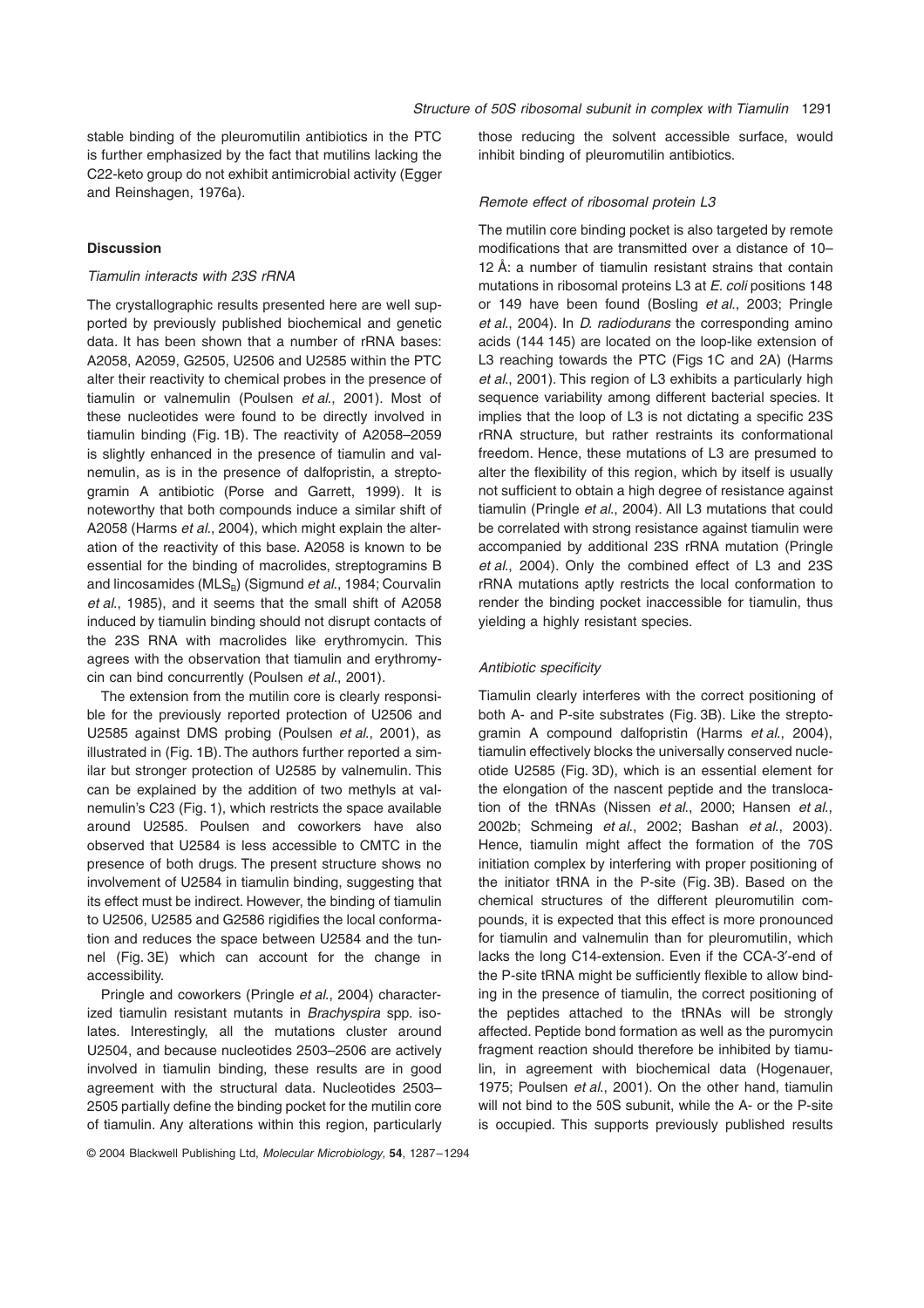## 1292 *F. Schlünzen* et al.

showing that ribosomes engaged in elongation are not susceptible to tiamulin (Dornhelm and Hogenauer, 1978).

## *Binding of tiamulin in comparison with other 50S inhibitors*

Tiamulin is known to compete for binding to the 50S ribosomal subunit with chloramphenicol, puromycin (Hogenauer *et al*., 1981) and carbomycin A (Poulsen *et al*., 2001). Our structure shows that the binding site of tiamulin overlaps those of chloramphenicol and clindamycin (Schlunzen *et al*., 2001) (Fig. 3A and C) as well as that of the di-sacharine branch of carbomycin A (Hansen *et al*., 2002a).

Tiamulin binds in almost the same position as dalfopristin (Harms *et al*., 2004) or virginiamycin A (Hansen *et al*., 2003), both belonging to the streptogramin A class of antibiotics. This is somewhat surprising because tiamulin and dalfopristin do not share any structural similarity, except for the (2-(diethylamino)ethyl)-extension, which differs, however, in terms of position, interactions or environment (Fig. 3D).

Comparison between the conformation of the 23S rRNA nucleotides within the tiamulin- and dalfopristin-complex reveals only two significant differences. One concerns U2585, which is rotated by almost 180 degrees in the streptogramin complex compared to the orientation in the native structure or the tiamulin-D50S complex (Harms *et al*., 2004). The other deviation is observed for A2062, which obtains a specific orientation facilitating simultaneous binding of streptogramin A and B compounds (Fig. 3D).

The similarity between the binding positions of tiamulin and dalfopristin and the largely identical local conformation of 23S rRNA suggest that tiamulin could also lead to a synergistic enhancement of streptogramin B binding. Preliminary structural analysis of D50S crystals soaked in solutions containing both tiamulin and mikamycin B revealed, however, that mikamycin B does not bind in the presence of tiamulin, and tiamulin binding remains unaffected (E. Pyetan, F. Schlünzen, and J. Harms, unpubl. data). This confirms the low affinity of streptogramins B in the absence of their synergistic counterpart (Parfait and Cocito, 1980), and rules out an enhancement of streptogramin B binding by tiamulin. Presumably, the conformation of A2062 induced by streptogramins A but not by tiamulin seems to be indispensable for streptogramin B binding.

Nevertheless, the structure of the tiamulin-50S complex suggests modifications, which could result in the enhancement of antimicrobial activity. For example, it might be possible to combine clindamycin and pleuromutilins in such a way that the sugar-moiety of clindamycin would serve as a potential C12-extension of the pleuromutilins cyclo-octane. On the other hand, the methyl

group of the (((2-(diethylamino)ethyl)thio)-acetic acid) side-chain of tiamulin is within binding distance to the ethyl group on the macrocyclic ring of quinupristin (Fig. 3A). Although attachment of the thio-acetic moiety to streptogramins B would prevent synergistic binding, it might still substantially enhance streptogramin B binding. Such a modified streptogramin would not only block the entrance to the ribosomal exit tunnel, but also affect peptide bond formation directly.

## **Conclusion**

Tiamulin was found to bind tightly in a cavity within the PTC of the 50S ribosomal subunit. The binding site of tiamulin overlaps that of both A- and P-site tRNA substrates and thus explains its direct inhibition of peptide bond formation. The results are in agreement with almost all biochemical and genetic data previously published (Fig. 1B). Particularly, most of the mutations that reduce tiamulin susceptibility affect the conformation or flexibility of the 23S rRNA nucleotides, which delineate the mutilin binding pocket. Cross-resistances and competitions with other 50S inhibitors result from the overlap of Tiamulin's position with the binding sites of antibiotics like dalfopristin (streptogramin A), chloramphenicol and clindamycin (Fig. 3A, C and D). The partial overlap of different antibiotics might hint towards hybridization or modification of the known compounds and this may suggest the design of compounds with an enhanced antimicrobial activity.

## **Experimental procedures**

## *Base and amino acid numbering*

Nucleotides named [ACGU]1234 are numbered according to the sequence of 23S RNA from *E. coli* to permit a direct comparison with biochemical data. A conversion of base numbers between *E. coli* and *D. radiodurans* for the binding region of tiamulin can be found in Fig. 1B. Translation tables converting the full 23S rRNA sequence of *D. radiodurans* to *E. coli* and to *Haloarcula marismortui* are available from the authors or at [http://www.riboworld.com/nuctrans/.](http://www.riboworld.com/nuctrans/) 23S rRNA sequence alignments were based on the 2D-structure diagrams obtained from Cannone *et al*. (2002).

## *Crystallization*

Crystals of 50S belong to the space group I222 and contain one particle per asymmetric unit. Crystals were grown within 2–4 weeks by vapor diffusion, in 10 mM  $MgCl<sub>2</sub>$ , 60 mM NH4Cl, 5 mM KCl, 10 mM HEPES, pH 7.8, using low concentrations (0.1–1%) of poly and monovalent alcohols (dimethylhexandiol:ethanol) as precipitant (Harms *et al*., 2001). Because the long-term stability of tiamulin at  $pH > 7$  is relatively poor, tiamulin complexes could not be obtained by cocrystallization. The preformed D50S crystals were therefore soaked for 12 h in their harvesting solution containing 0.01 mM tiamulin. Crystals were then briefly transferred to a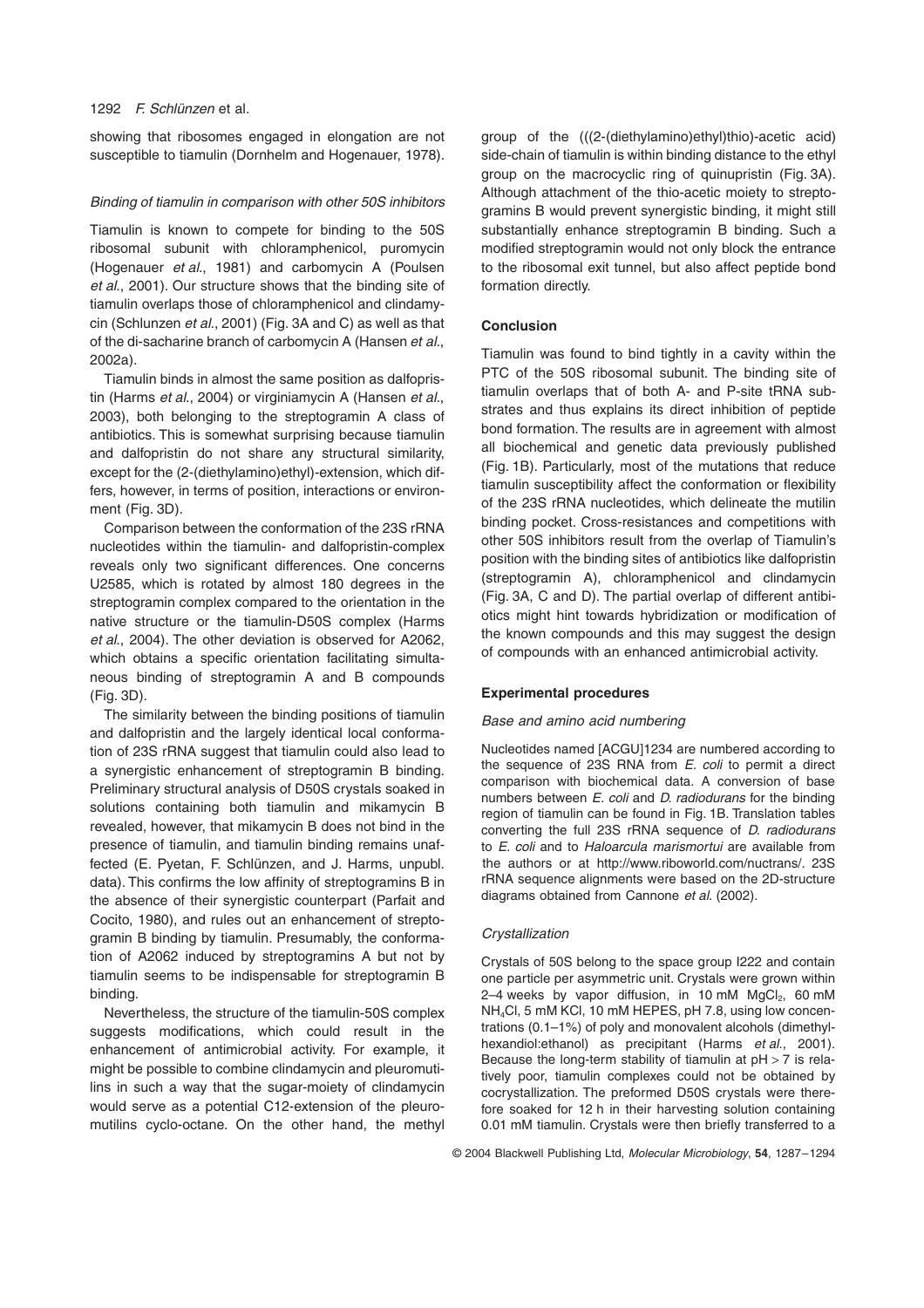cryo-buffer containing 13–15% of dimethyl-hexandiol and ethanol prior to freezing the crystals in liquid propane.

#### *X-ray diffraction*

Initial diffraction quality tests were performed at BW6, HASY-LAB/DESY. Data were collected at 85 K from shock-frozen crystals with synchrotron radiation beam at ID19, Argonne Photon Source/Argonne National Laboratory and ID29, European Synchrotron Radiation Facility/European Molecular Biology Laboratory. Data were recorded on MAR CCD, ADSC-Quantum 4 or APS-CCD detectors and processed with HKL2000 (Otwinowski and Minor, 1997) and the CCP4 suite (Bailey, 1994). See Table 1 for data statistics.

#### *Localization and refinement*

The native structure of D50S was refined against the structure factor amplitudes of the antibiotic complex using rigid body refinement as implemented in CNS (Brunger *et al*., 1998). For free R-factor calculation, 5% of the data were omitted during refinement. The antibiotic site was readily determined from sigmaA weighted difference maps. To obtain an unbiased electron density map, tiamulin as well as its local 23S rRNA environment has been omitted from these calculations. To enhance the details, the difference maps were subjected to density modification using the CCP4 package suite (Bailey, 1994). The quality of the difference maps unambiguously revealed the position and orientation of tiamulin. Finally, restraint minimization was carried out using CNS (Brunger *et al*., 1998). See Table 1 for refinement statistics.

## *Coordinates and figures*

As there is currently no 3D-structure for tiamulin (6-ethenyldecahydro-5-hydroxy-4,6,9,10-tetramethyl-1-oxo-3a,9-propano-3aH-cyclopentacycloocten-8-yl ester (3aS-(3aalpha, 4beta, 5alpha, 6alpha, 8beta, 9alpha, 9abeta, 10S\*))), we used the tricyclic nucleus of O-bromoacetyl-pleuromutilin (CSD-entry BAPLEU) combined with the C14-side-chain from a tiamulin structure generated with the program CORINA [\(http://www2.chemie.uni-erlangen.de/software/](http://www2.chemie.uni-erlangen.de/software/) corina/index.html) for map fitting. The C14-side-chain was further refined according to the electron density, and finally the complete molecule was subjected to energy minimization with CNS.

3D-figures were produced with VMD (Humphrey *et al*., 1996). The ribosome–antibiotic interactions were originally determined with LigPlot (Wallace *et al*., 1995), but were represented in a sketched manner for clarity (Figs 1 and 3D). Final coordinates have been deposited in the Protein Data Bank under accession number 1XBP.

## **Acknowledgements**

We gratefully acknowledge Märit Pringle, Birte Vester and colleagues for sharing their data on tiamulin resistance prior to publication. We thank the members of the ribosome groups in Hamburg (MPG-ASMB), in Berlin (MPI for Molecular

© 2004 Blackwell Publishing Ltd, *Molecular Microbiology*, **54**, 1287–1294

Genetics) and Rehovot (Weizmann Institute) for their invaluable contributions. Special thanks go to M. Dobler and M. Swairio for help on the tiamulin molecule structure, and Birte Vester for her critical comments on the manuscript. These studies could not be performed without the excellent support by the staff of the MPG beamline BW6 at HASYLAB/DESY, the ESRF beamlines ID14-2/4 and ID29 and the APS/SBC beamline ID-19. Use of the Argonne National Laboratory Structural Biology Center beamline at the Advanced Photon Source was supported by the U. S. Department of Energy, Office of Biological and Environmental Research, under Contract No. W-31–109-ENG-38. We acknowledge the European Synchrotron Radiation Facility for provision of synchrotron radiation facilities. Support was provided by the Max-Planck-Society, the US National Institutes of Health (GM34360), the German Ministry for Science and Education (BMBF Grant 05–641EA) and the Kimmelman Center for Macromolecular Assembly at the Weizmann Institute. A.Y. holds the Martin S. and Helen Kimmel Professorial Chair.

## **References**

- Bacque, E., Pautrat, F., and Zard, S.Z. (2002) A flexible strategy for the divergent modification of pleuromutilin. *Chem Commun (Camb)* **20:** 2312–2313.
- Bacque, E., Pautrat, F., and Zard, S.Z. (2003) A concise synthesis of the tricyclic skeleton of pleuromutilin and a new approach to cycloheptenes. *Org Lett* **5:** 325–328.
- Bailey, S. (1994) The Ccp4 Suite Programs for Protein Crystallography. *Acta Crystallogr D Biol Crystallogr* **50:** 760–763.
- Bashan, A., Agmon, I., Zarivach, R., Schluenzen, F., Harms, J., Berisio, R., *et al.* (2003) Structural basis of the ribosomal machinery for peptide bond formation, translocation, and nascent chain progression. *Mol Cell* **11:** 91–102.
- Berisio, R., Harms, J., Schluenzen, F., Zarivach, R., Hansen, H.A., Fucini, P., and Yonath, A. (2003a) Structural Insight into the Antibiotic Action of Telithromycin against Resistant Mutants. *J Bacteriol* **185:** 4276–4279.
- Berisio, R., Schluenzen, F., Harms, J., Bashan, A., Auerbach, T., Baram, D., and Yonath, A. (2003b) Structural insight into the role of the ribosomal tunnel in cellular regulation. *Nat Struct Biol* **10:** 366–370.
- Bosling, J., Poulsen, S.M., Vester, B., and Long, K.S. (2003) Resistance to the peptidyl transferase inhibitor tiamulin caused by mutation of ribosomal protein l3. *Antimicrob Agents Chemother* **47:** 2892–2896.
- Brodersen, D.E., Clemons, W.M., Jr, Carter, A.P., Morgan-Warren, R.J., Wimberly, B.T., and Ramakrishnan, V. (2000) The structural basis for the action of the antibiotics tetracycline, pactamycin, and hygromycin B on the 30S ribosomal subunit. *Cell* **103:** 1143–1154.
- Brooks, G., Burgess, W., Colthurst, D., Hinks, J.D., Hunt, E., Pearson, M.J., *et al.* (2001) Pleuromutilins. Part 1. The identification of novel mutilin 14-carbamates. *Bioorg Med Chem* **9:** 1221–1231.
- Brunger, A.T., Adams, P.D., Clore, G.M., DeLano, W.L., Gros, P., Grosse-Kunstleve, R.W., *et al.* (1998) Crystallography & NMR system: a new software suite for macromolecular structure determination. *Acta Crystallogr D Biol Crystallogr* **54:** 905–921.